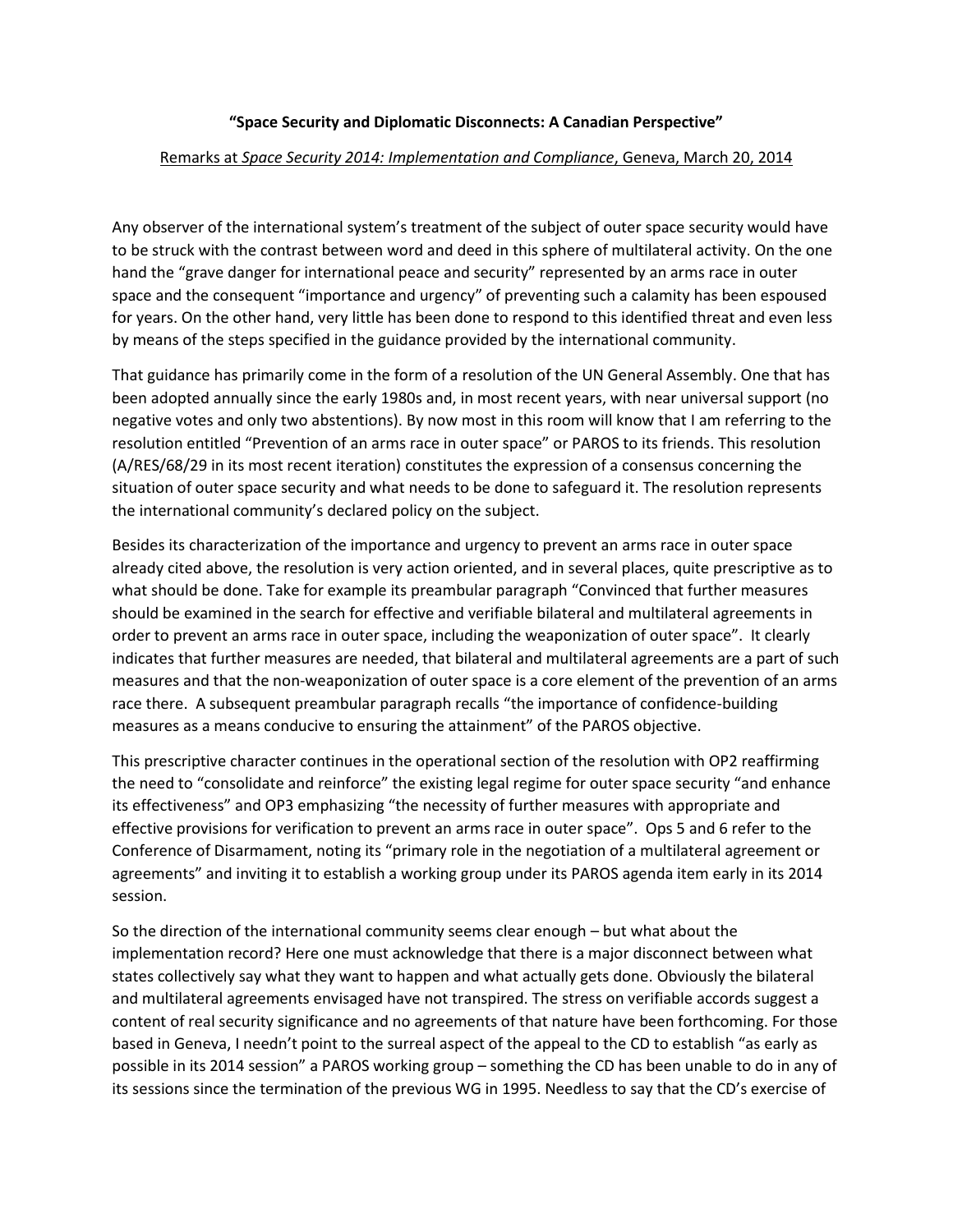its primary role in the negotiation of PAROS agreements has not been noticeable for its exertions to date, let alone delivering any product.

Now some in civil society might point to this disconnect and simply attribute it to the cynicism of states, equally content to sign up to various declarations and then proceed to act at variance with them. This is an appealing if not fully satisfying hypothesis. Is it that states are being consciously insincere when endorsing the PAROS resolution or does it represent a set of goals and steps that ideally they would like to see realized but for a variety of reasons this has not occurred? And is there a further explanatory factor of institutional inertia, that in the peculiar universe of the UN and the resolution-factory that is the General Assembly, it seems easier to repeat constantly past formulations which have developed a patina of frequent use, regardless of whether they are now outmoded?

While you are pondering this, let me flag that the general background of diplomatic inaction on this security file is not uniform. Over the last decade we have seen a handful of diplomatic initiatives regarding space security that have broken with the prevailing pattern of neglect. Several of these flow from actions taken by Russia, which in turn reflects the relative and sustained priority this subject has had for that country. Russia alongside China were the sponsors of the draft treaty on the Prevention of Placement of Weapons in Outer Space that was formally tabled at the CD in 2008 (although elements were introduced as early as 2002). If we consider the PPWT against the criteria of the PAROS resolution it certainly aligns with a substantive multilateral agreement with a major security focus, although it manages the verification criterion in an indirect "could be added latter" manner. Providing for verification would entail some expenditure, but given how much we have invested in what is up there and the costs that would be occurred if these space assets are threatened or attacked, spending something to monitor a ban would be a fiscally responsible act.

Although the draft text has received some feedback from states, the PPWT has not been the subject of a dedicated session or conference. I note with interest the statement by Russian Ambassador Alexey Borodavkin that an updated version of the PPWT is shortly to be submitted to the CD. It would be necessary in my view that any new text is accompanied by a procedural plan that ensures actual consideration of the proposal. A workable process is as important as the product itself.

Russia has been the initiating force behind a series of UNGA resolutions promoting consideration of transparency and confidence-building measures (TCBM) for outer space. Russia also initiated and chaired the UN Group of Governmental Experts that studied TCBMs and produced a consensus report in July 2013. This report outlined a variety of transparency, notification and consultative measures which it commended to states for their consideration and implementation on a voluntary basis. Russia has also encouraged states to make political commitments to the effect that they would not be the first to place weapons into outer space. It is noteworthy that in his January statement already referred to, Ambassador Borodavkin expressed Russia's intention to introduce a resolution at this fall's UNGA session relating to such unilateral pledges. I am troubled by this particular formulation, because while it would be terrible to have a state be the first to weaponize space, it would be just as bad to have a second, third or fourth follow suit. The 'no first placement' proposition could be seen as an invitation to develop space weapons in order to be in a position to retaliate in kind. Much preferable in my opinion would be a pledge not to weaponize outer space period.

While I think it is fair to describe Russia as the leading diplomatic actor on this file in recent years, it doesn't mean that others have not contributed in some fashion as well (China most notably). The EU,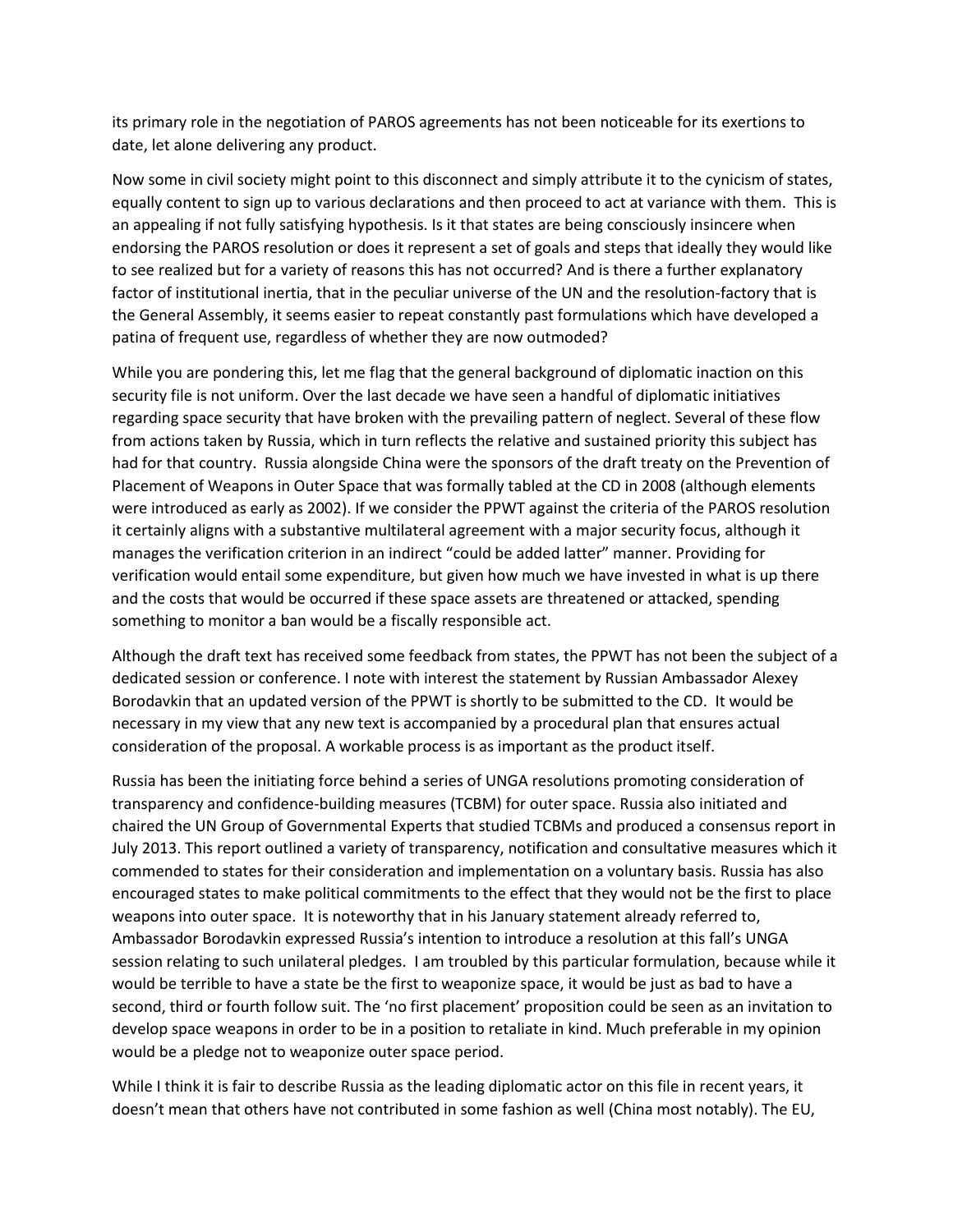starting in 2008, has championed an International Code of Conduct on Outer Space activities. The Code now in a third version after several rounds of multilateral consultation also can be seen as an attempt to respond to the UNGA space security resolutions espousing TCBMs. The Code indeed identifies itself as a regime of TCBMs "with the aim of creating mutual understanding and trust, helping both to prevent confrontation and foster national, regional and global security and stability,"(1.3). Some proposals for individual TCBM have also originated with other states. Canada, for example, proposed in 2007 and 2009 a triad of security pledges aimed at preventing the weaponization of outer space and attacks against satellites from any environment.

All of these diplomatic steps have been taken within (and perhaps motivated by) a space security situation which was seen to be deteriorating. In particular the demonstrations of ASAT capabilities by China and the US in 2007 and 2008 respectively, contributed to renewed concerns that the peaceful operating environment of outer space could be readily threatened by terrestrial systems. As the growth of space users and the number of stakeholders continues apace, we should expect a commensurate increase in the attention being paid, inside and outside of governments, to the security of outer space. This in turn should yield more engagement, than we have witnessed in several years, in the admittedly demanding work of analyzing and debating the PAROS-related proposals that have come forward.

A major impediment to such consideration is the absence of an appropriate, functioning multilateral forum for addressing this subject matter. The CD, would of course be the preferred forum, for such official PAROS relevant work, but it has been out of action for 15 years. COPOUS can deal with some sustainability and safety-related aspects, but is not mandated to take up the security aspects. The UN General Assembly's First committee can continue to consider the topic of outer space security at its annual deliberations, but needs some more operational entity to undertake on-going work. The EU, in relation to its draft Code of Conduct, has said it intends to convene an ad hoc diplomatic conference to adopt eventually this document. This may be the diplomatic vehicle that other proponents of space security initiatives should consider utilizing if they truly wish to see a debate on their specific proposals take place. Perhaps it is time for a meeting of the states parties to the 1967 Outer Space Treaty to review its implementation and the prospects for reinforcing its core legal regime for outer space with additional measures as foreseen in the PAROS resolution. If the international community is ever going to be able to overcome the diplomatic disconnect embodied in the PAROS resolution, it will need to find the means to channel its policy direction into practical results. States cannot continue to hide behind the pretext of the CD's claim on the file, if they value their credibility and the preservation of a secure operating environment in outer space.

The international community, including the expanding group of non-governmental stakeholders, can ill afford further delay and prevarication regarding taking action to enhance space security. As the UN Secretary General noted, in his forward to the GGE report on TCBMs, "Outer space is an inherently multilateral domain. If we are to continue to take advantage of the invaluable resources that outer space provides, it is critically important for all nations to work collectively to keep it free from destabilizing conflict and to make it safe, secure and sustainable in the long term for the benefit of all humankind".

*Paul Meyer is a former Canadian career diplomat who served as Ambassador and Permanent Representative to the UN and the Conference in Disarmament in Geneva (2003-2007). Since 2011 he has*